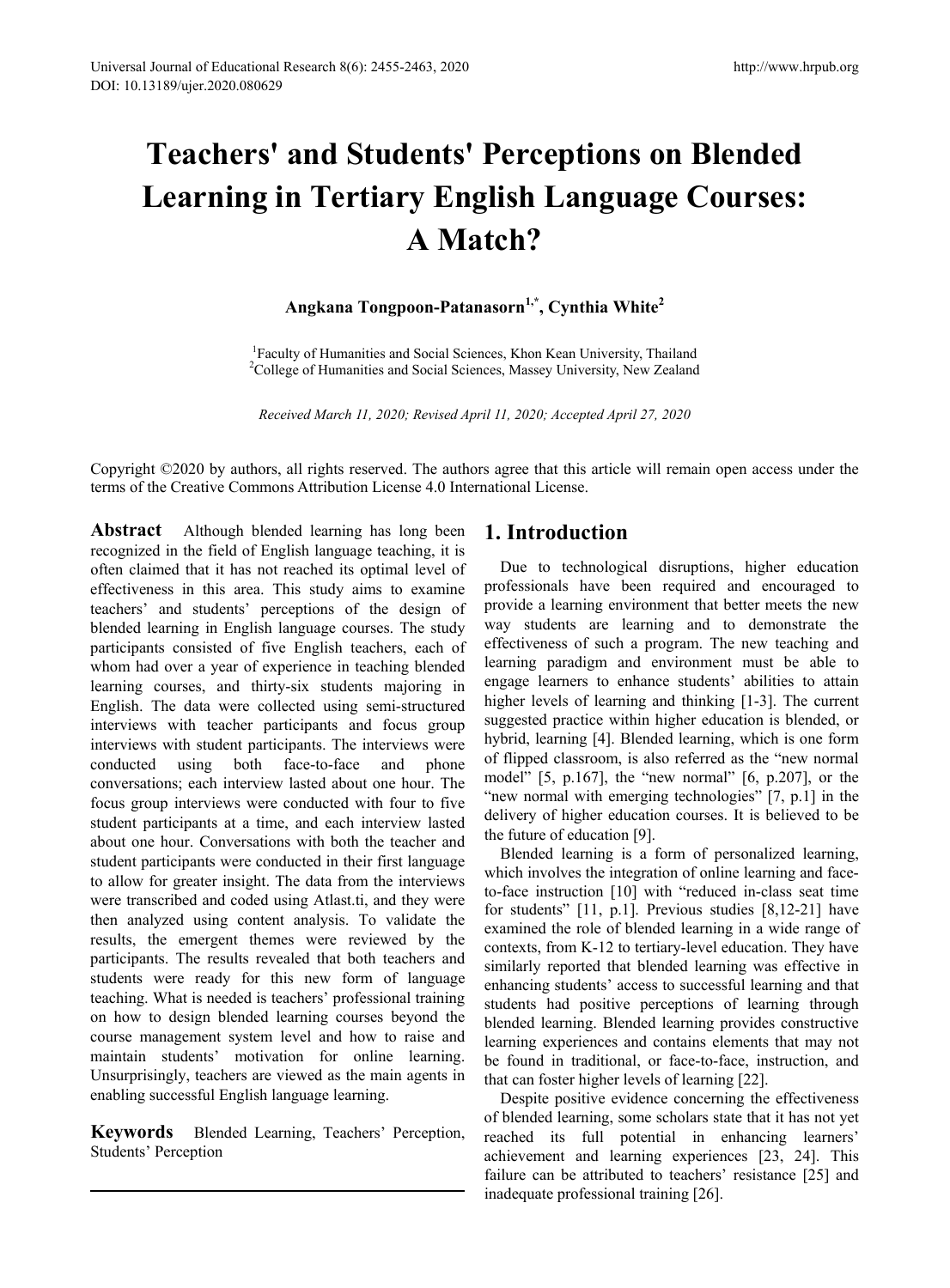In the context of Thailand, blended learning has been widely used in higher education. However, most studies have been conducted to develop blended learning courses and examine its effectiveness. For example, Sriprasertpapap [27] developed an online learning model for students, teachers, and employees. Five elements vital for the development of blended learning courses included creativity, Learning Management System (LMS), instruction media, interaction, and evaluations. Tananuraksakul [28] found that blended learning could motivate learners to learn English and enhance positive attitudes towards learning English as a foreign language. However, a study by Thomas[29] found that there was an association between blended learning and learners' academic outcomes, even though it was rather weak.

To the best of our knowledge, only one study, which was conducted by Woods, Baker, and Hopper[30] has examined teachers' practices in a blended environment. In Thailand, Simasathianaophon [31] examined teachers' and students' perspectives on the benefits and challenges of blended learning. However, he did not specifically examine teachers' and students' perspectives on English language learning Moreover, previous studies have rarely examined the actual practices used by teachers in blended learning; instead, they seem to focus on teachers' perceptions of specially designed courses. Teachers are the main agent who provides learning experiences that ensure learners' academic achievements. In addition, understanding students' perceptions on the role of blended learning in the development of English skills will provide better insight into how blended learning is viewed by the user. Greater insight into how teachers design and develop blended learning in English classrooms and how blended learning should be delivered will provide better understanding and methods to enhance the effectiveness of blended learning in English language teaching. Therefore, the main research questions for this study are as follows:

- 1. How do English language teachers design and develop blended learning?
- 2. What are teachers' and students' attitudes toward blended learning in English classes?

#### **Blended Learning**

Blended learning is a combination of two modes of teaching: distance learning and face-to-face instruction [32]. Blended learning provides learners with the opportunity for personalized learning, allowing them to learn at their own pace in a chosen place and at a chosen time. It is well documented that blended learning leads to more positive learning experiences and higher learning outcomes [33,34]. It can also enhance teaching pedagogies and student engagement [35,36]. Teachers play important roles in the success of blended learning [37] due to the fact that they are the main practitioners

designing, developing, and implementing blended learning courses.

## **2. Materials and Methods**

This study adopted a qualitative approach to understand how teachers design and develop blended learning approaches in English courses, how teachers and students perceive the effectiveness of blended learning, how teachers actually implement blended learning in English classes, and how students view the role of blended learning.

### **2.1. Participants**

The participants consisted of five English language teachers (three males and two females) who were selected purposively because they each had at least one year of experience in using blended learning in English language courses, and 36 second-year English majors (six males and 30 females) enrolled in one university located in the northeast region Thailand. Teachers and students were asked to volunteer for the study personally. Only those who agreed to participate were contacted for interviews.

### **2.2. Materials**

Semi-structured interviews with teachers were designed to elicit how the blended learning approach was used in their teaching practices, how they integrated technology or online learning into learning and teaching, what technology they used in their classes, how feedback was given to students, and what challenges they had faced. Focus group interviews with students were used to examine their experiences of blended learning, what challenges they faced in blended learning classes, and how blended learning should be designed and delivered for optimal learning outcomes. During the interview, the term "blended learning" was used minimally since some teachers and all students were not familiar with the term. The words "technology," "online learning," or "e-Learning" which were more familiar to the teacher and student participants were used when referring to blended learning. The following are the interview questions for the teacher and student participants.

#### *Interview questions for teachers*

Aim: To elicit perceptions and current practices on blended learning in English language teaching (ELT).

- 1. Do you use technology/online learning/e-Learning in your English language teaching? If yes, in what course(s)? How do you design your courses to integrate technology/online learning/e-Learning in English language teaching?
- 2. How do you think technology/online learning/ e-Learning benefit students' English language learning?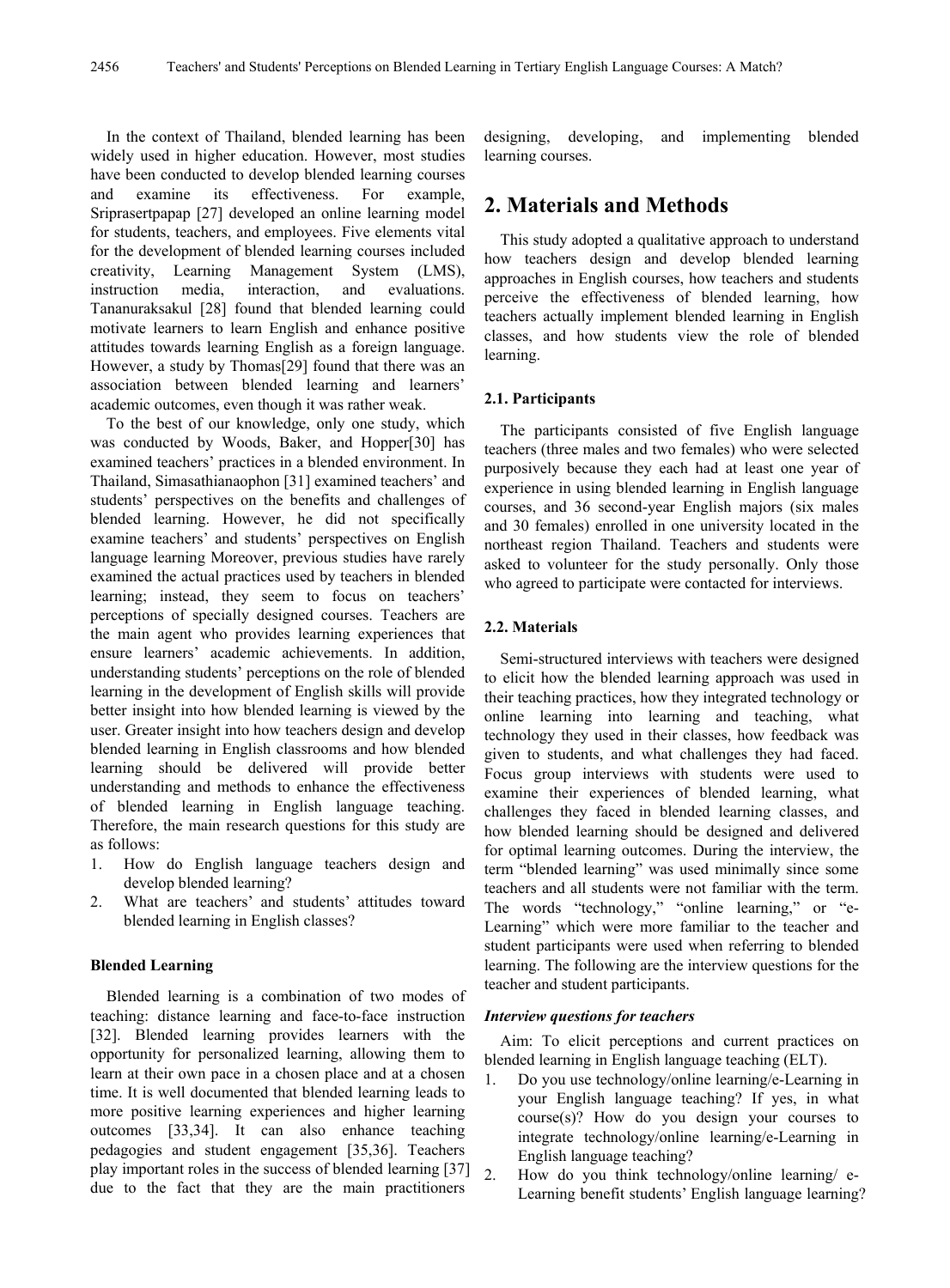- 3. How should technology/ online learning/ e-Learning be integrated into English language teaching?
- 4. What types of language activities should be put/not put online?
- 5. How do you provide input/ opportunity for language production/ feedback to students in online learning?
- 6. What challenges did you face when integrating technology/ online learning into your courses?

### *Focus group interview questions for students*

Aim: To elicit students' opinions on the use of blended learning in ELT.

- 1. Have you taken English language courses that integrated online learning/e-Learning? What were they? What learning and language activities were you required doing in those courses? What do you think about the courses? Explain your experience learning in such courses.
- 2. What do you think about the use of technology/online learning/ e-learning in English classes?
- 3. How do you think technology/online learning/e-Learning should be used in ELT to best improve your English?
- 4. What types of language activities should be put/not put online?
- 5. How do you think input/opportunity for language production/ feedback should be delivered to students?

### **2.3. Data Collection**

Potential teacher participants were contacted individually, and only those who agreed to participate in the study were interviewed. The interviews were conducted using both face-to-face and phone conversations; each interview lasted about one hour. The focus group interviews were conducted with four to five student participants at a time, and each interview lasted about one hour. Conversations with both the teacher and student participants were conducted in their first language to allow better insight into issues and recorded with the participants' permission. Careful notes were also taken during the interviews. Since the term "blended learning" might not have been understood well by both teachers and students, different terms that were more familiar to the participants, such as "e-learning," "using technology in classroom learning and teaching," and "online learning" were used to refer to blended learning.

### **2.4. Data Analysis**

The data from the interviews were analyzed using content analysis. The interviews were transcribed and coded using Atlast.ti. Similar ideas were grouped together and categorized, and a theme/title was given to each category. The participants were asked to review these themes that emerged to validate the findings [38].

# **3. Results**

### **3.1. Teachers'Actual Blended Learning Practices and Students' Experiences with Blended Learning in English Language Learning**

The five teacher participants reported that they employed blended learning in different English courses, which included classes on pronunciation, note-taking, reading, and speaking. In the pronunciation class, blended learning was integrated by requiring students to participate in pronunciation activities online, including checking the pronunciation of words and sentences via assistive tools, for example, Apple's Siri, recording their pronunciations and submitting them online. In the reading class, students were required to download online reading materials and prepare for in-class discussions via Google Classroom. In the speaking class, students were asked to participate in paired speaking activities and upload their video clips to Google Classroom. In the note-taking class, all class materials were uploaded to Google Classroom since the teacher aimed to achieve a paperless class. Activities conducted via blended learning included checking class attendance, making class announcements, providing links to video clips that students needed to take notes on, vocabulary logs (i.e., after watching a clip, students selected ten unknown words for their vocabulary logs). All five teachers used Google Classroom for online learning, and they all reported having received no training on blended learning. Their integration of blended learning was based on individual interests and views on how to make learning more successful and manageable.

Students reported positive experiences with regards to learning online. The students mentioned that learning online, e.g., through Google Classroom, made learning more accessible: they could access class materials at any time; they did not need to go to school to learn; they were able to study, download class materials, and hand in their assignments from coffee shops, dormitories, and even rice fields. Google Classroom stored their assignments and homework, thus they could keep track of their work, making them confident that none of their work had been lost. Through online learning, they were able to review class materials more conveniently, including handouts, PowerPoint presentations and video clips of previous lessons. Moreover, it was quite convenient for them to send private messages to their teachers when they had questions.

Student No. 2: I like studying online because I can download the material and study it anytime. I know that it is there. I will not lose my assignments, and I know that the teacher will not lose them either.

Student No. 11: Online learning gives me freedom. I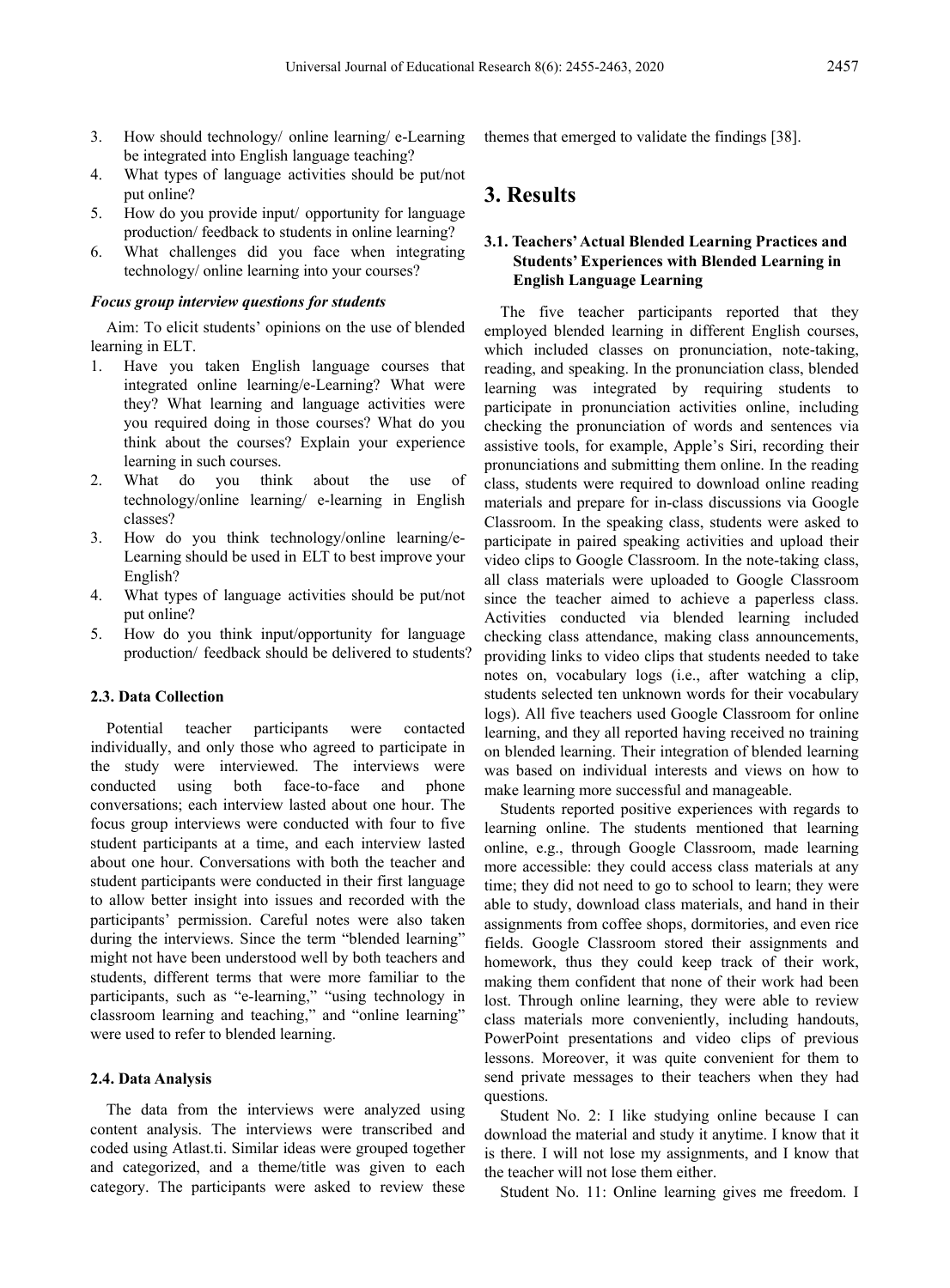can choose when I want to study or when I want to stop. When working on my assignment, I can take my time to think carefully, and, when I am lazy, I just stop and continue my work when I am ready.

Student No. 29: I can go back and review the materials anytime, and, when I have questions, I can send a message to ask the teacher.

### **3.2. Teachers' and Students' Views on Learning Behaviors and Styles and Blended Learning**

When asked about students' learning behavior and technology, it appears that the teacher participants believed that learning online would help increase students' learning autonomy, which is part of the required skillset for the 21st century. The teacher participants felt that technology seemed to fit well with students' learning behaviors and styles.

Teacher No. 1: Online learning and technology are appropriate for students' learning because mobile phones are part of their lives. They are addicted to using mobile phones. When using online learning, students are more motivated, actually, are forced, to learn because they are required to use mobile phones to do class activities, and class materials appear on their mobile phone screens, so they have to pay attention to them. The good thing is that they cannot use their mobile phones to do other things while working on class activities.

Teacher No. 2: Blended learning is appropriate for modern language teaching and students in this disruptive technology era. It is the right direction to go in.

Teacher No. 4: Online learning fits students' interests and learning behavior. Students are now more active learners, and their motivation is high when learning online.

As mentioned earlier, students reported that learning, downloading materials, and submitting assignments online were convenient because they could access the materials and submit assignments from anywhere at any time. However, all students reported that they still wanted to meet face-to-face with teachers in class.

Student No. 19: Technology provides students with easy access to the course materials and submission of assignments. However, I still prefer meeting with the teacher in class because I feel I understand the materials more. When in class, the teacher can explain things and clarify difficult points for me.

Student No. 35: I think students our age are quite familiar with using technology for learning, but I think we still prefer being in the classroom, meeting with the teacher and classmates, because I like it when the teacher

adds more techniques or new knowledge in class, such as about grammatical points or even personal life experiences that could not be found in the online lesson. That makes me learn more.

Interestingly, one student (Student No. 4) mentioned that "students today are different from students in the past. We have short concentration spans. It is easy for us to get distracted and go on other websites or applications, like social media. So, the lesson should be well designed, guidance should be provided at the beginning of the lesson, and a summary of major points (e.g., mind map or handouts) should also be provided."

### **3.3. How Blended Learning Classes Were and Should Be Designed for Teaching English Effectively**

For the design of blended learning, it was mainly integrated in English courses as a course management tool for teachers and students to upload and access course materials, to give and submit assignments, and to give and receive feedback. Main learning activities were conducted through face-to-face classroom instruction. The participating teachers felt that advanced technology and more rapid and stable internet service have made blended learning more successful. It was particularly helpful for classroom management, making it more convenient for teachers and students to post and access course materials online, assign and submit assignments, and give and receive feedback. Blended learning tools, such as Google Classroom, can store assignments and feedback, allowing students to revisit the material many times throughout the semester.

The teacher participants also mentioned that to teach English successfully, it is vital to incorporate English language learning theories into the design of blended learning courses. Blended learning should be designed to provide input (i.e., language samples) in the form of classroom materials, such as reading material, video clips, texts with audio, interactions with native speakers, and so forth, thus providing the opportunity to learn both explicitly and implicitly as well as for learners to have more practice and produce more output (language production). Since most teachers saw blended learning as a course management system, it seemed to be very challenging to design blended learning courses that would enhance learners' English abilities. The last vital element for the design of blended learning was the provision of guidelines for learners on how to effectively participate in online activities. (Table 1)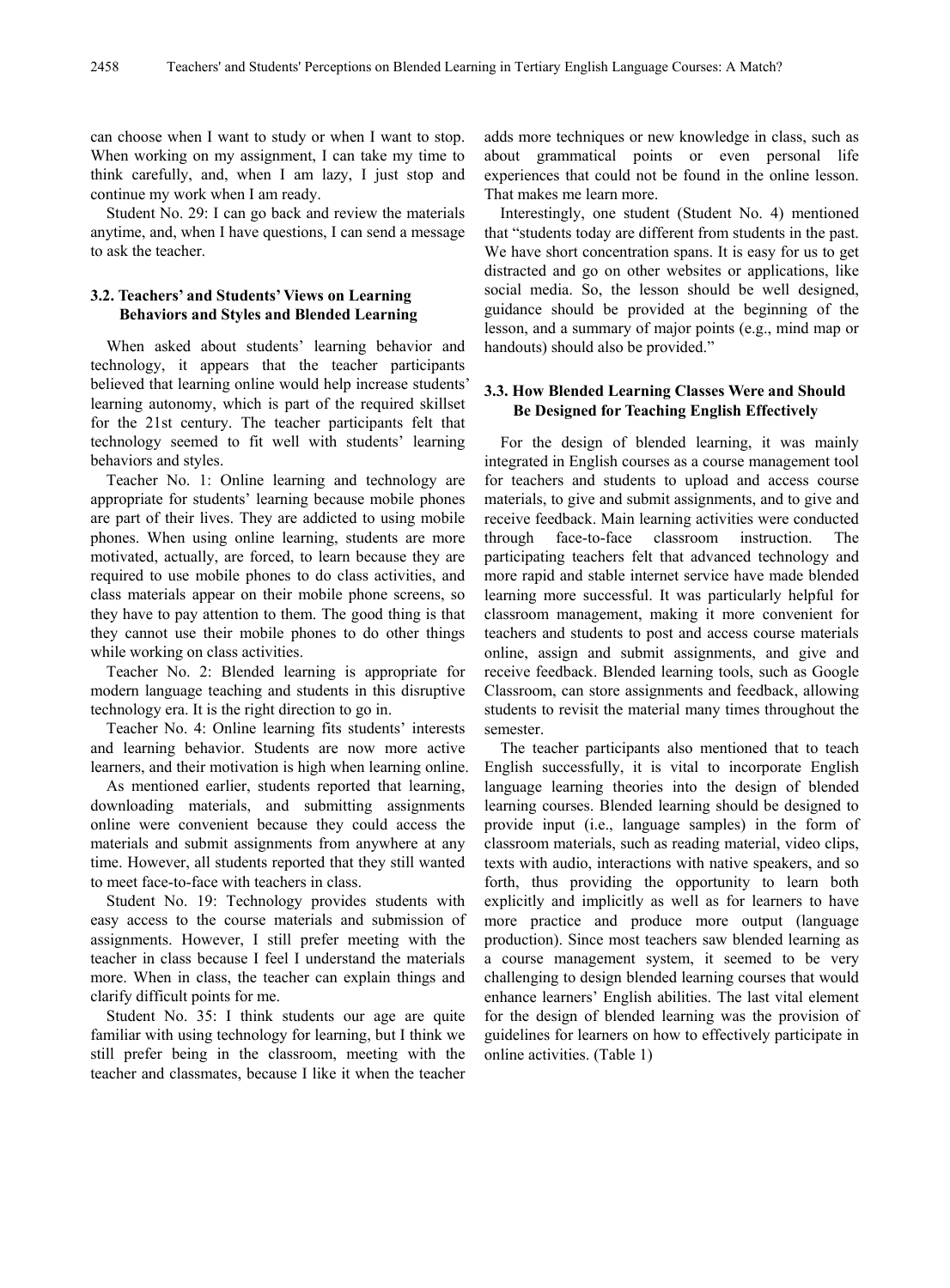**Table 1.** Goals in the design of blended English learning classes

| Teacher                                                        | Student                                                                |
|----------------------------------------------------------------|------------------------------------------------------------------------|
| Course management system                                       | Provision of clear guidelines                                          |
| Incorporation of English language learning theories: $\bullet$ | Provision of various language activities related or not related to the |
| input, learn implicitly and explicitly, practice, and          | course objective                                                       |
| language output (production)                                   | Appropriate length of texts                                            |
| Provision of effective guidelines                              | Use of other media to create a better learning environment             |

Teacher No. 2: Technology can provide more content to students. It makes content more accessible for students. For successful language learning, I think language classrooms in a blended learning form should still provide the same learning ingredients that traditional classrooms can provide, such as actual language production with the teacher and peers. Blended learning is just the change of a learning mode from actual classroom to virtual classroom.

Teach No. 5: I think even though students are quite familiar with online learning, they must be given guidelines to help them take part in online learning activities successfully, or they will easily get lost.

Based on their experiences with blended learning, the students felt that their English could be enhanced via the provision of more and various language activities related to classroom objectives and materials, such as language games, online vocabulary activities, opportunities to interact and speak with native speakers and peers, and interactive reading activities. Video clips should be held to an appropriate length, i.e., they should be relatively short so that students can maintain their concentration. Other activities, such as steaming or live chats through such applications as Zoom or Google Hangouts Meet, would make learning more interesting and successful in terms of practicing the language. Also, it would be very beneficial for learners if classroom lectures could be filmed and uploaded online. Interestingly, the student participants also mentioned that language activities, such as vocabulary games, grammar exercises, and English learning techniques that may or may not related to course objectives or materials, and language tools, such as online dictionaries, grammar checkers, and paraphrasing services, should be provided. Clear guidelines and guidance should be provided to learners for successful learning. Surprisingly, all students reported that they were not ready for full online English courses. They still needed assistance from teachers in reviewing and wrapping up main points in order to obtain a higher level of understanding and more classroom practice to enhance their language abilities. A ratio of approximately 30 - 40 online activities to face-to-face classroom meetings would make learning English effective for them.

Student No. 1: I think online learning is good because I can manage my own learning, but I still want to be in class meetings with the teacher. In class, I can learn different English language learning techniques from the teacher, and, most importantly, I liked to learn about the personal experiences the teacher shared in class.

#### **3.4. Perceptions of Teachers' Feedback**

All teachers reported giving feedback online via the feedback function provided by Google Classroom. Feedback took the form of both scores and comments. All teachers mentioned that Google Classroom provided teachers with time flexibility when providing feedback. They were allowed more time to mark and give comments on students' work, and they could provide better feedback and comments. In class, time constraints did not allow them to provide detailed feedback to students. One teacher mentioned that he/she gave two different forms of feedback. When students submitted their work, the teacher would first provide short, spontaneous responses to the submissions, such as good, very good, and thank you, and then later provide scores or more extensive comments on the same work. However, one teacher mentioned that feedback was also dependent upon the nature of the task. For some tasks, such as writing, face-to-face feedback may be more effective because the teacher can then provide more complex explanations and offer students the opportunity to ask further questions and discuss unclear points.

The student participants reported receiving both forms of feedback (i.e., scores and comments). All students were satisfied with online feedback because they could repeatedly visit Google Classroom to review comments and feedback at their own convenience. However, they still believed that it was more useful when the teacher provided comments and feedback in the physical classroom. Interestingly, a few students mentioned that they preferred online comments and feedback to face-toface comments because it allowed them sufficient time to react to negative comments appropriately. In one student participant's own words, "I prefer online feedback and comments because sometimes in class when the teacher gave comments, I was shocked and felt embarrassed. I had been working on the assignments and projects for many days and weeks, so even minor negative points could break my heart. So, I prefer online feedback because I could secretly study the comments, and they were always there. I could review them anytime when I was ready" (Student No. 19).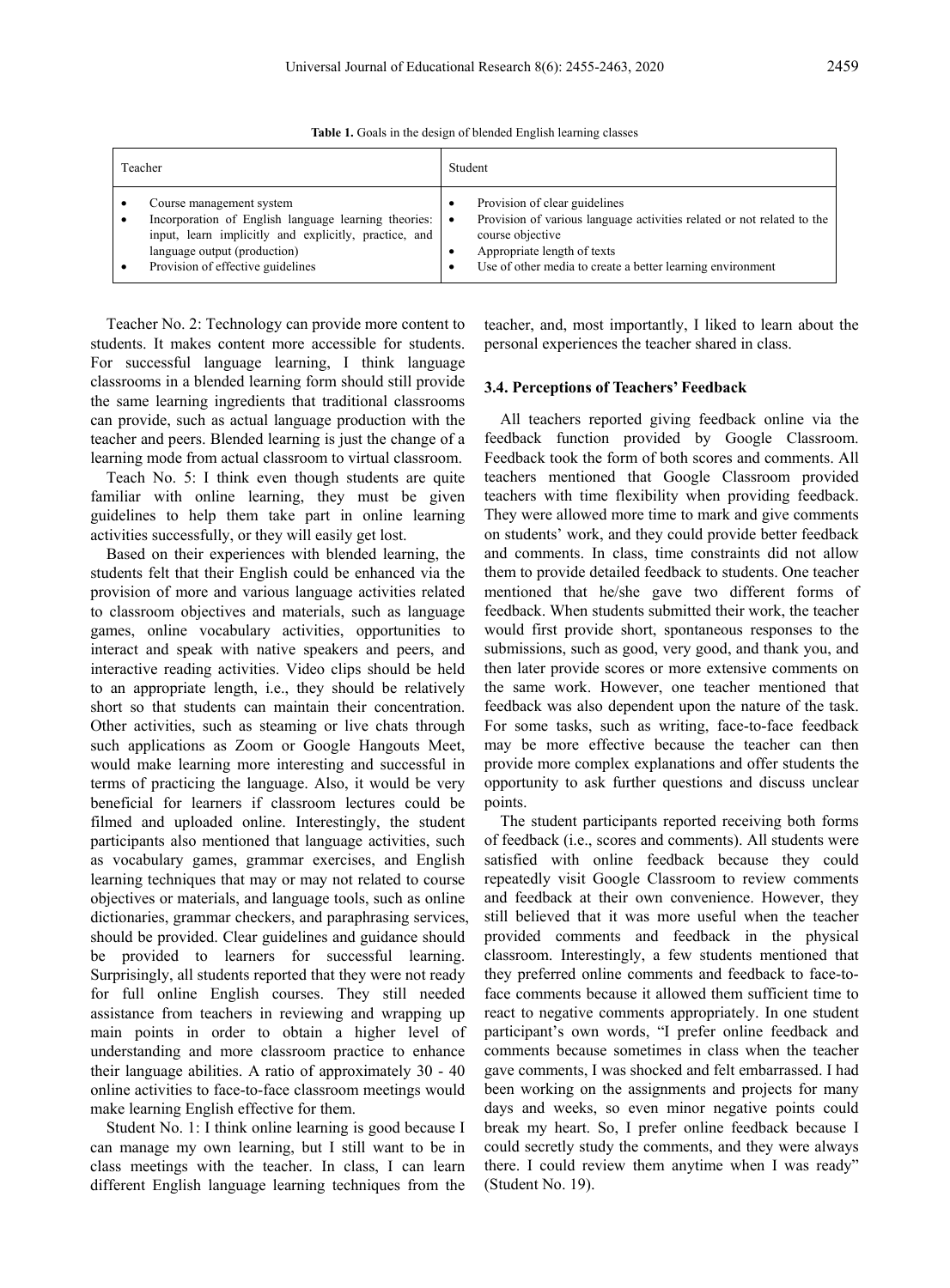### **3.5. Teachers' and Students' Challenges**

The main challenges faced by the teacher participants were a lack of understanding of how to design blended learning properly to provide appropriate positive learning experiences leading to greater language skills and how to assess students appropriately in terms of English and technology skills (the acquisition of technology skills was a course objective). Additionally, it seemed that the teachers still lacked the technology skills necessary to deliver online learning activities successfully. Technicians and consultants are needed for teachers to conduct online learning successfully. Another challenge concerned the greater workloads required for integrating technology into language classrooms, i.e., teachers had to work harder in terms of designing online courses, developing materials, and providing feedback and comments. Finally, since learners were able to learn at any time, it was challenging for teachers to educate students about the etiquette involved in sending enquiries or calling teachers, particularly in terms of appropriate hours for such contact. All the teachers agreed that this was a major challenge to manage. On one hand, ignoring students' messages or calls may lower their motivation to learn. On the other hand, teachers need to protect their privacy. (Table 2)

Teacher No. 2: To successfully improve one's language ability, one must be exposed to a large amount of input, able to learn both explicitly and implicitly, and, importantly, have opportunities to produce the language or interact with other students or native speakers. It is challenging to design blended learning to create an appropriate environment for English development to occur.

Teacher No. 5: Teachers are required to work harder and to give better and more elaborate feedback on students' work in a timely manner.

Teacher No. 3: Students often called me or sent me messages at night or very late at night to ask for help with how to do activities, what to do next, and sometimes just wanted to know how I was doing. It was hard to refuse or ignore them.

Regarding students' perceptions, the first important challenge students encountered in a blended learning classroom was motivation. The student participants mentioned that it took a high level of discipline, and was very challenging, to motivate themselves to complete activities online. When asked how they were persuaded to learn online, they mentioned receiving credit for online activities. Techniques such as selecting "Best Online Student of the Week," earning small gifts from teachers due to good marks, and receiving certificates for completing requirements may motivate students to learn more. Moreover, activities should be well designed and practical so that they can be applied in real life outside of the classroom. Another challenge was internet connections. Students need to have high-quality internet connections to participate in blended learning, and such connections may not be available everywhere.

Student No. 38: It was just hard to get online to do activities. I sometimes delayed until it had to be done, but I know I have to do it.

Student No. 9: Probably, we know that it is there. We can go there anytime we want, so we can wait until we really feel we need to do it.

**Table 2.** Challenges of blended learning

| Teacher                                                                                                                                                                                              | Student                              |
|------------------------------------------------------------------------------------------------------------------------------------------------------------------------------------------------------|--------------------------------------|
| Insufficient training on blended<br>learning principles (e.g., course<br>design and student evaluation)<br>Insufficient technology skills<br>Higher level of workload<br>Blended learning etiquettes | Motivation<br>Internet<br>connection |

### **4. Discussion**

The findings showed that teacher participants mainly used Google Classroom in their blended learning classrooms. However, they used it largely as a course management system. When blended learning was implemented in classrooms, it was more often used as a tool to help a teacher deliver course materials, assign homework, and make announcements, and to assist students with submitting and storing their homework. Even though this practice may enable students to increase self-regulation and learner autonomy levels [39], it seems that blended learning has not been able to achieve its optimal application in English language learning. This failure may be due to the fact that all the teachers interviewed in this study, and probably numerous teachers around the world, lack professional training on blended learning and the integration of English language learning and teaching theories with blended learning [26]. Teachers realize the important role of technology and blended learning in language learning and teaching, but require training that would help them to adopt blended learning in English language teaching and assessment more successfully.

None of the resistance on the part of teachers and students reported in previous studies [25, 40-43] was found in this study. It seems teachers and students were ready for this new platform for learning. Teachers seemed to believe that students were ready to take responsibility for their learning. It appeared, however, that students, even though they perceived the usefulness of online learning and being able to manage to work both online and face-to-face in classrooms, needed clear and detailed guidance from teachers to work successfully in a blended learning environment [44]. It cannot be assumed that students are ready to work autonomously. Guidance is vital for language learning to occur [45]. Guidance may also help reduce inappropriate contact from students late at night. Along the same vein, training on blended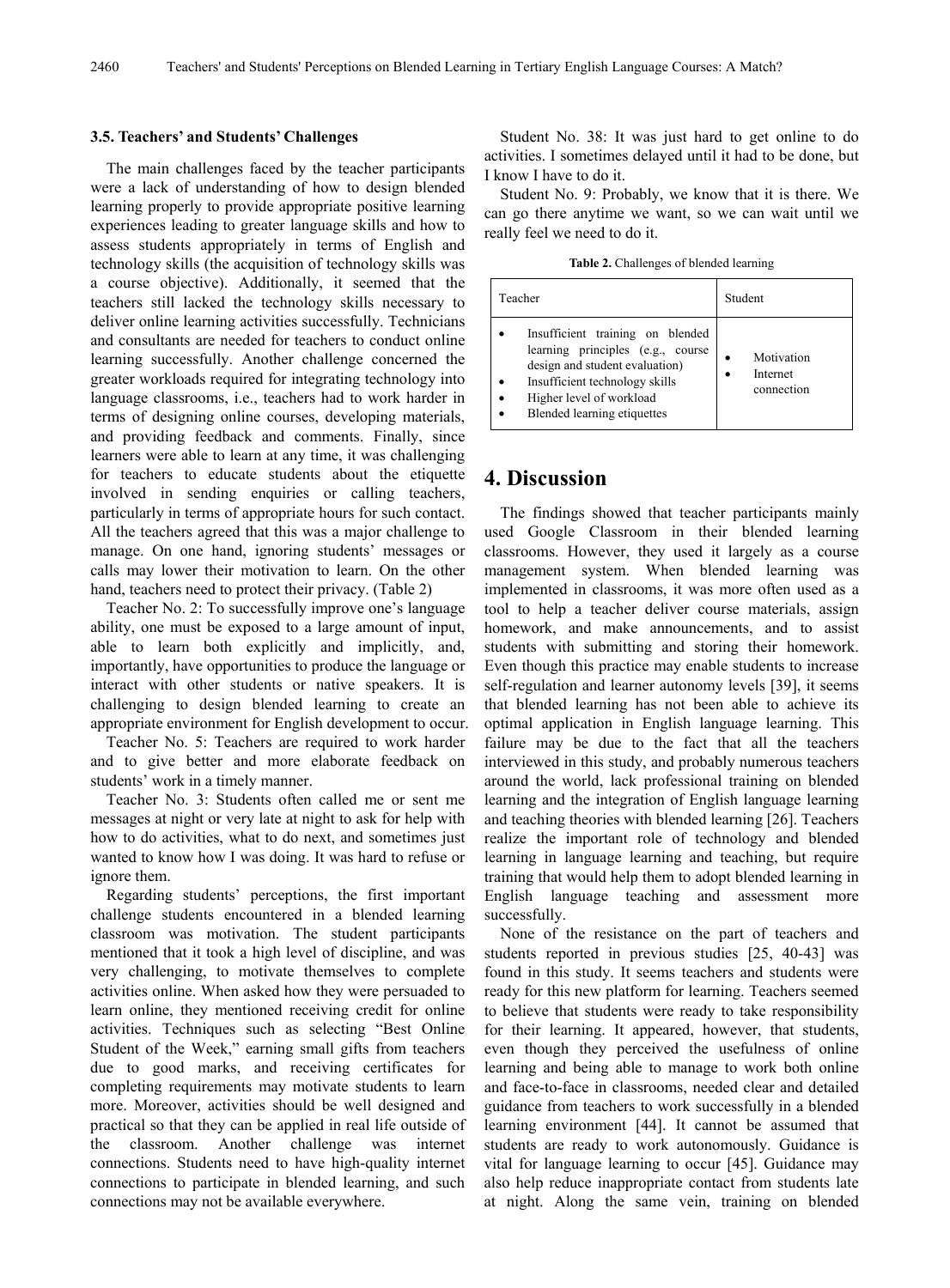learning etiquette is needed, as etiquette is one of the prominent generic items which should be factored into the design of a successful blended course [44]. According to François [44], etiquette concerning ethical behavior in terms of online interactions, confidentiality, and privacy must be addressed, and a "netiquette" agreement must be planned and designed to ensure appropriate conduct on the part of students.

Finally, motivation was found to be the most crucial factor in blended courses. Even though they favored blended courses, it appeared that motivating themselves to study online was very challenging for students. It is important to note that the finding of this study did not support previous literature on motivation, suggesting that students are more engaged and motivated in blended learning [1-3,22,28]. Also, it seemed there was a mismatch between teachers' beliefs (i.e., students were familiar with technology and motivated to learn online) and students' beliefs (i.e., students lacked self-discipline and motivation to learn online). This issue should be taken into consideration when conducting future blended learning studies and designing blended learning courses. According to François [44], teaching effectiveness involves the appropriate design, planning, and delivery of a blended course. These elements will help maintain students' motivation and ensure student satisfaction. To design a successful blended course and maintain students' motivation, the course should be designed with four major characteristics in mind, namely attention, relevance, confidence, and satisfaction (ARCS) [46]. The course should be able to arouse and maintain students' interest and curiosity, or attention. Learners must perceive the importance of learning and how it has value in their personal lives. Learners must also believe that they are able to achieve learning goals or increase their confidence. Finally, learners' satisfaction must be reinforced.

# **5. Conclusions**

The main aims of this study were to examine teachers' and students' perceptions of the design of blended learning and understand their views on how to achieve successful blended English language courses. The results showed that there was no resistance on the part of teachers or students. Teachers and students were ready for this new form of learning in English language classes. What is lacking at this point is teacher training in designing successful blended courses for language learning, going beyond the use of blended learning as a course management system, and sufficient student preparation to engage successfully in blended learning. Motivation is still a major concern for both teachers and students. However, with more advanced technology, such as AI (artificial intelligence), and better knowledge of blended learning design in English language teaching, teachers will be able to design positive blended learning experiences for students, who, in turn, will be able to successfully improve their English language abilities. Future studies should include students in the blended learning development process to better fit students' needs and views on how they would learn best. This was an exploratory study with a small number of participants. Future studies should include more participants to confirm its findings. Also, students from diverse language backgrounds may have different learning styles and behaviors. As a result, learners with different cultural backgrounds should be included in future work.

## **Acknowledgments**

We would like to thank Khon Kaen University for funding this research project. Without its financial support, it would not have been possible to complete this project. Also, we would like to thank all participants for their participation in this study, and blind reviewers for their valuable comments and feedback during the preparation of this manuscript.

### **REFERENCES**

- [1] E. F. Barkley. Student engagement techniques: A handbook for college faculty, Jossey-Bass, San Francisco, CA, 2010.
- [2] C. Bryson, L. Hand. The role of engagement in inspiring teaching and learning, Innovations in Education and Teaching International, Vol.44, No.4, 349-362.
- [3] H. Coates. Student engagement in campus-based and online education: University connections, Routledge, London, 2006.
- [4] R. Cobcroft, S. Towers, J. Smith, A. Bruns. Mobile learning in review: Opportunities and challenges for learners, teachers, and institutions, Proceedings of Online Learning and Teaching, (OLT) Conference, 21-30, 2006.
- [5] B. Ross, K. Gage. Global perspectives on blended learning: Insight from WebCT and our customers in higher education, in C. J. Bonk, C. R. Graham (Eds.), Handbook of blended learning: Global perspectives, local designs, 155-168, Pfeiffer, San Francisco, CA, 2005.
- [6] A. Norberg, C. D. Dziuban, P. D. Moskal. A time-based blended learning model, On the Horizon, Vol.19, No.3, 207–216.
- [7] C. Dziuban, C. R. Graham, P. D. Moskal, A. Norberg, N. Sicilia. Blended learning: The new normal and emerging technologies, International Journal of Educational Technology in Higher Education, Vol.15, No.3, 301- 316 . Available online from https://doi.org/10.1186/s41239-017-0087-5
- [8] C. Dziuban, A. G. Picciano, C. R. Graham, P. D. Moskal. Conducting research in online and blended learning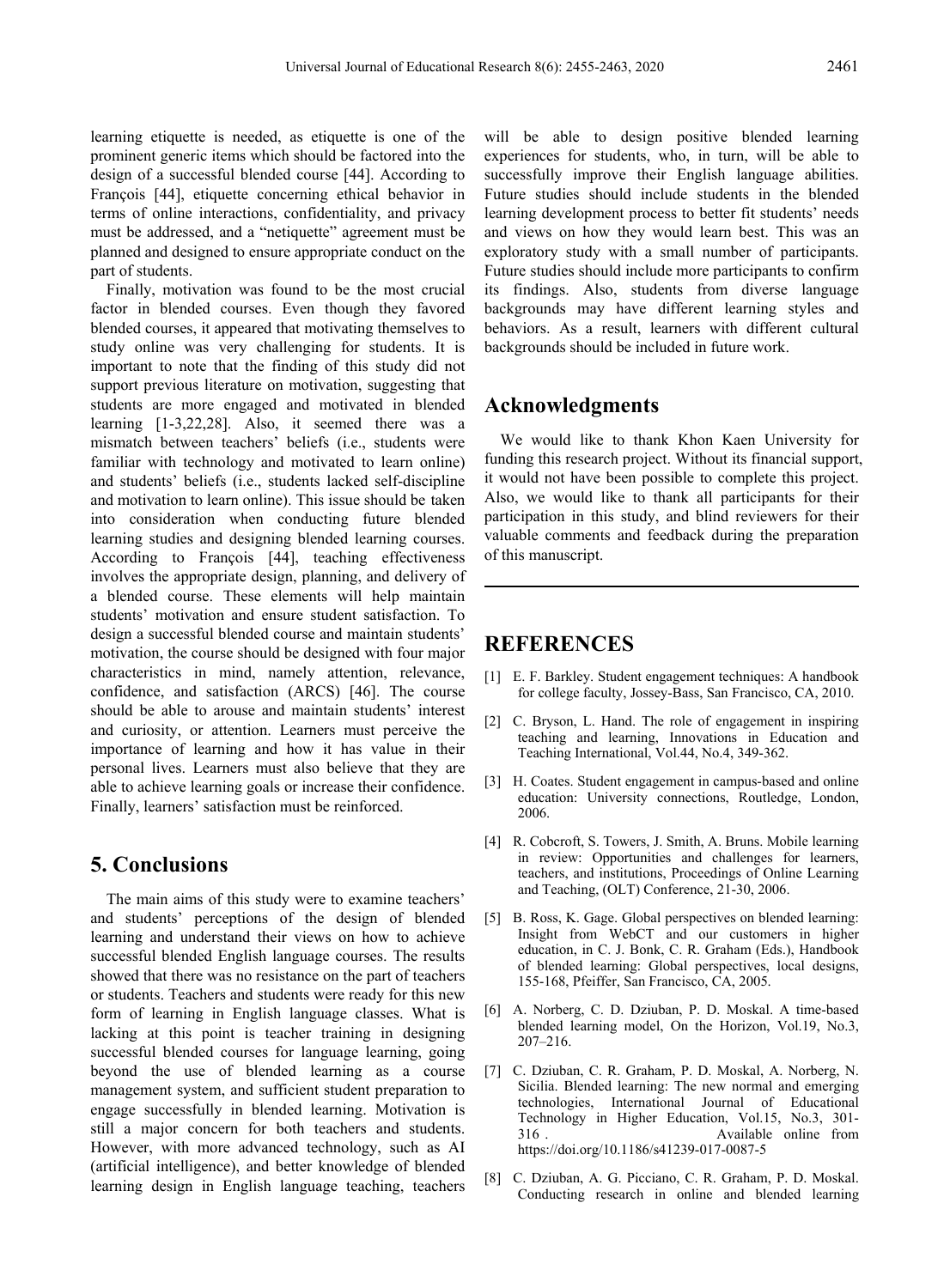environments: New pedagogical frontiers, Routledge, Taylor & Francis Group, New York, 2016.

- [9] M. Brown, V. Diaz. Blended learning: A report on the ELI focus session, 2010. Available online from <http://net.educause.edu/ir/library/pdf/ELI3023.pdf>
- [10] C. R. Graham. Emerging practice and research in blended learning, in M. G. Moore (Ed.), Handbook of distance education, 3rd ed., 333-350, Routledge, New York, 2013.
- [11] L. Lewis, B. Parsad. Distance education at degree-granting postsecondary institutions: 2006–07 (NCES 2009–044), Washington, DC. Available online from http://nces.ed.gov/pubs2009/2009044.pdf
- [12] C. J. Bonk, C. R. Graham. The handbook of blended learning: Global perspectives, San Francisco, CA: Pfeiffer Publishing 2006.
- [13] M. C. Bueno-Alastuey, M. V. L. Pérez. Evaluation of a blended learning language course: Students' perceptions of appropriateness for the development of skills and language areas, Computer Assisted Language Learning, Vol.27, No.6, 509-527.
- [14] D. R. Garrison, N. D. Vaughan. Blended learning in higher education, Jossey-Bass, San Francisco, CA, 2013.
- [15] E. Jean-François. Transcultural blended learning and teaching in postsecondary education, Information Science Reference, Hershey, PA: Information Science Reference, 2013.
- [16] A. Kitchenham. Blended learning across disciplines: Models for implementation, information science reference, Hershey, PA, Hershey: IGI Global, .2011.
- [17] B. Means, Y. Toyama, R. Murphy, M. Baki. The effectiveness of online and blended learning: A metaanalysis of the empirical literature, Teachers College Record, Vol.115, No.3, 1-47.
- [18] A. G. Picciano, C. D. Dziuban. Blended learning: Research perspectives, The Sloan Consortium, Needham, 2007.
- [19] A. G. Picciano, C. Dziuban, C. R. Graham. Blended learning: Research perspectives, (vol. 2), Routledge, New York, 2014.
- [20] P. Ramsden. A performance indicator of teaching quality in higher education: The course experience questionnaire, Studies in Higher Education, Vol.16, 129-150.
- [21] P. Ramsden. Learning to teach in higher education, Routledge Falmer, London, 2003.
- [22] M. Oliver, K. Trigwell. Can "blended learning" be redeemed? e-Learning, Vol.2, No.1, 17-25.
- [23] M. Driscoll. Blended learning: Let's get beyond the hype, 2002. Available online from http://www07.ibm.com/services/pdf/blended\_learning.pdf
- [24] J. Hofmann. Why blended learning hasn't (yet) fulfilled its promises, in C. J. Bonk, C. R. Graham (Eds.), Handbook of blended learning: Global perspectives, local designs, 27- 40, Pfeiffer Publishing, San Francisco, CA, 2006.
- [25] A. Heirdsfield, S. Walker, M. Tambyah, D. Beutel, Blackboard as an online learning environment: What do

teacher education students and staff think?, Australian Journal of Teacher Education, Vol.36, No.7, 1-16.

- [26] D. R. Garrison, N. D. Vaughan. Blended learning in higher education framework, principles, and guidelines, Jossey-Bass, San Francisco, CA, 2008.
- [27] K. Sriprasertpapap. The development of online training model for Srinakharinwirot University in Thailand, Procedia - Social and Behavioral Sciences, Vol.197, 1913- 1917.
- [28] N. Tananuraksakul. Blended e-learning as a requirement for teaching EFL in a Thai academic context, Teaching English with Technology, Vol.16, No.4, 48-55.
- [29] D. Thomas. Blended learning behavior of university students and academic performance in Thailand, RJES, Vol.5, No.2, 12-24.
- [30] R. Woods, J. D. Baker, D. Dave. Hybrid structures: Faulty use and perception of web-based courseware as a supplement to face-to-face instruction, Journal of Internet and Higher Education, Vol.7, No.4, 281-297.
- [31] N. Simasathianaophon. A perspective on blended learning approach through course management system: Thailand's case study, International Journal of Information and Education Technology, Vol.4, No.2, 172-175.
- [32] H. Kanuka, C. Brooks, N. Saranchuck. Flexible learning and cost effective mass offerings, Paper presented at the Improving University Teaching (IUT) conference, Vancouver, CA, 2009.
- [33] L. M. Jeffrey, A. C Kinshuk, A. Laurs, S. Mann, e-Learning profiles: Diversity in learning, Massey University, Auckland, 2006.
- [34] N. Zepke, L. Leach, T. Prebble. Being learner centred: One way to improve student retention?, Studies in Higher Education, Vol.31, No.5, 587-600.
- [35] O. Delialioglu. Student engagement in blended learning environments with lecture-based and problem-based instructional approach, Journal of Educational Technology and Society, Vol.15, No.3, 310-322.
- [36] T. H. Wang. Developing web-based assessment strategies for facilitating junior high school students to perform selfregulated learning in an e-learning environment, Computers & Education, Vol.57, No.2, 1801-1812.
- [37] R. E. Mayer, R. Moreno. Aids to computer-based multimedia learning, Learning and Instruction, Vol.12, No.1, 107-119.
- [38] S. Merriam. Qualitative research: A guide to design and implementation, Jossey-Bass, San Francisco, CA, 2009.
- [39] E. Olejarczuk. The e-learning component of a blended learning course, Teaching English with Technology, Vol.14, No.3, 58-68.
- [40] I. E. Allen, J. Seaman, D. Lederman, S. Jaschik. Conflicted: Faculty and online education, Inside Higher Ed & Babson Survey Research Group, Babson Park, MA, 2012.
- [41] C. Anderson. Barriers and enabling factors in online teaching, International Journal of Learning, Vol.14, No.5, 241-246.